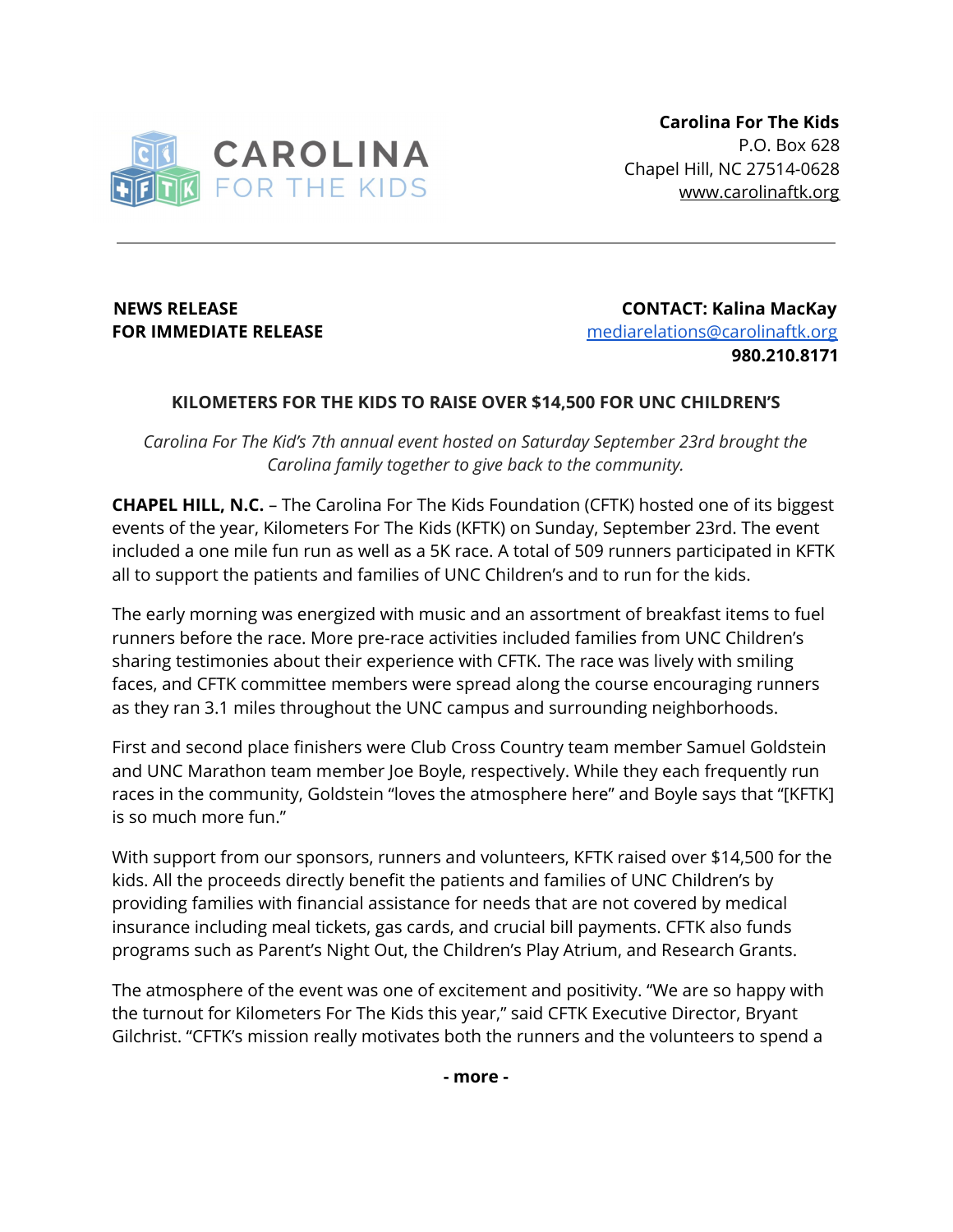beautiful Sunday morning supporting the patients and families."

After the race, families and children participated in a variety of different activities for kids to make the morning even more memorable. A popular addition to this year's event was the appearance of the princesses from Moments of Magic, who had a meet and greet for kids who ran in the race. The kids loved taking special pictures with the princesses and designing their own crowns. The new edition to KFTK helped make the race an unforgettable event.

Following the race, many of the race participants stopped by the Frutta Bowls Benefit to refuel their tanks after a long race. The benefit lasted from 9 a.m. to 3 p.m. and CFTK received 10% of all sales. The event was a great way for participants to come together and celebrate after such an exciting morning! CFTK is grateful for Frutta Bowls' partnership in supporting the patients and families served by UNC Children's.

Carolina For The Kids would like to thank all their runners, sponsors, and donors for their support of Kilometers For The Kids and helping to make KFTK extra special. We look forward to seeing everyone again next year at the 8th annual Kilometers For The Kids.